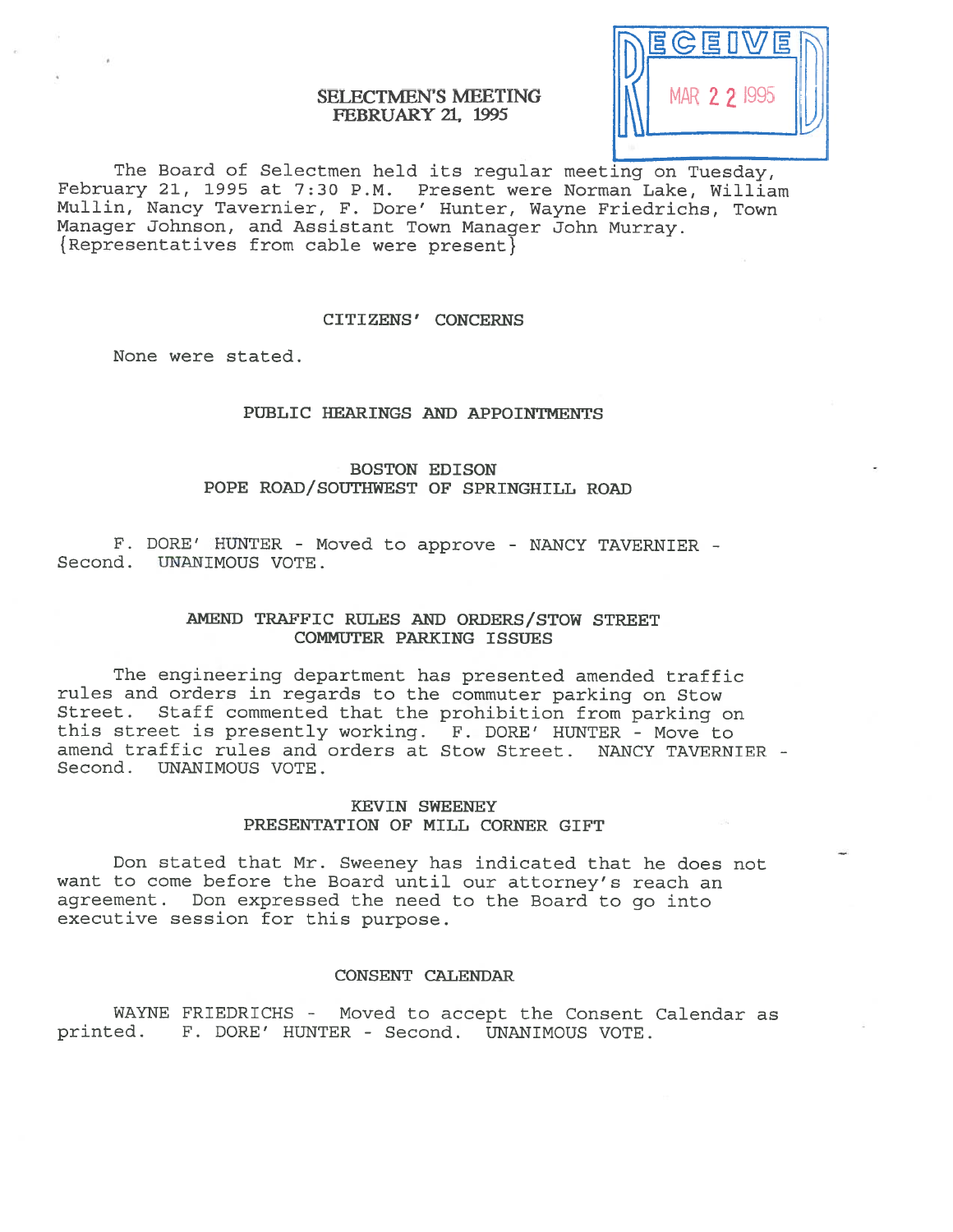#### TOWN MANAGERS CONCERNS

#### COPS FAST GRANT

The Town applied for and has received this gran<sup>t</sup> to hire an additional police officer. When the town applied for this gran<sup>t</sup> it was researched thoroughly to see if we would have to accep<sup>t</sup> it. The gran<sup>t</sup> that was offered is for <sup>3</sup> years at \$25,000 <sup>a</sup> year. The actual price to hire a new officer is approximately \$55,000 a year, therefore the Town would need \$30,000 extra in the budget. Don recommended to the Board not to accep<sup>t</sup> this grant. Don has heard that the federal governmen<sup>t</sup> is researching this gran<sup>t</sup> to see if the monies have to be used for hiring of <sup>a</sup> new officer. Presently, congress has been talking about <sup>a</sup> Block Grant Program which would allow the money to be used for fighting crime instead of hiring <sup>a</sup> new officer. NANCY TAVERNIER - Move to write congress and the senate in suppor<sup>t</sup> of the Block Grant Bill so the town can use gran<sup>t</sup> money as we see fit to fight crime and also write President Clinton stating our support. F. DORE' HUNTER - Second. UNANIMOUS VOTE.

#### PUBLIC HEARINGS AND APPOINTMENTS CON'T

## **MAKAHA** TRANSFER OF LIQUOR LICENSE 256 GREAT ROAD

The Makaha has submitted an application to the Board for <sup>a</sup> corporate transfer of stock and license to William Lee. William Lee is the son of Bob Lee, who was the long-term manager. The Board stated that they were <sup>g</sup>lad to see <sup>a</sup> long-standing business in Acton. The Board questioned William Lee regarding <sup>a</sup> written alcohol policy. Mr. Lee stated that one of the partners has gone through TIP training and trains all incoming personnel. F. DORE HUNTER - Move to approve transfer and asked Makaha to re-submit written alcohol policy. NANCY TAVERNIER - Second. UNANIMOUS VOTE.

## ANDERSON SALES POWDERNILL ROAD CLASS II LICENSE

Don informed the Board that Mr. Chandler is ill and unable to attend tonight's meeting. The Board decided they would extend his license another two (2) weeks until March 7, 1995 and stated that no appearance at that meeting would cause the Class II license to be suspended. The Board stated that they have been more than fair trying to accommodate Anderson Sales. F. DORE' HUNTER - Move to extend Anderson Sales Class II license until March 7, 1995. NANCY TAVERNIER - Second. UNANIMOUS VOTE.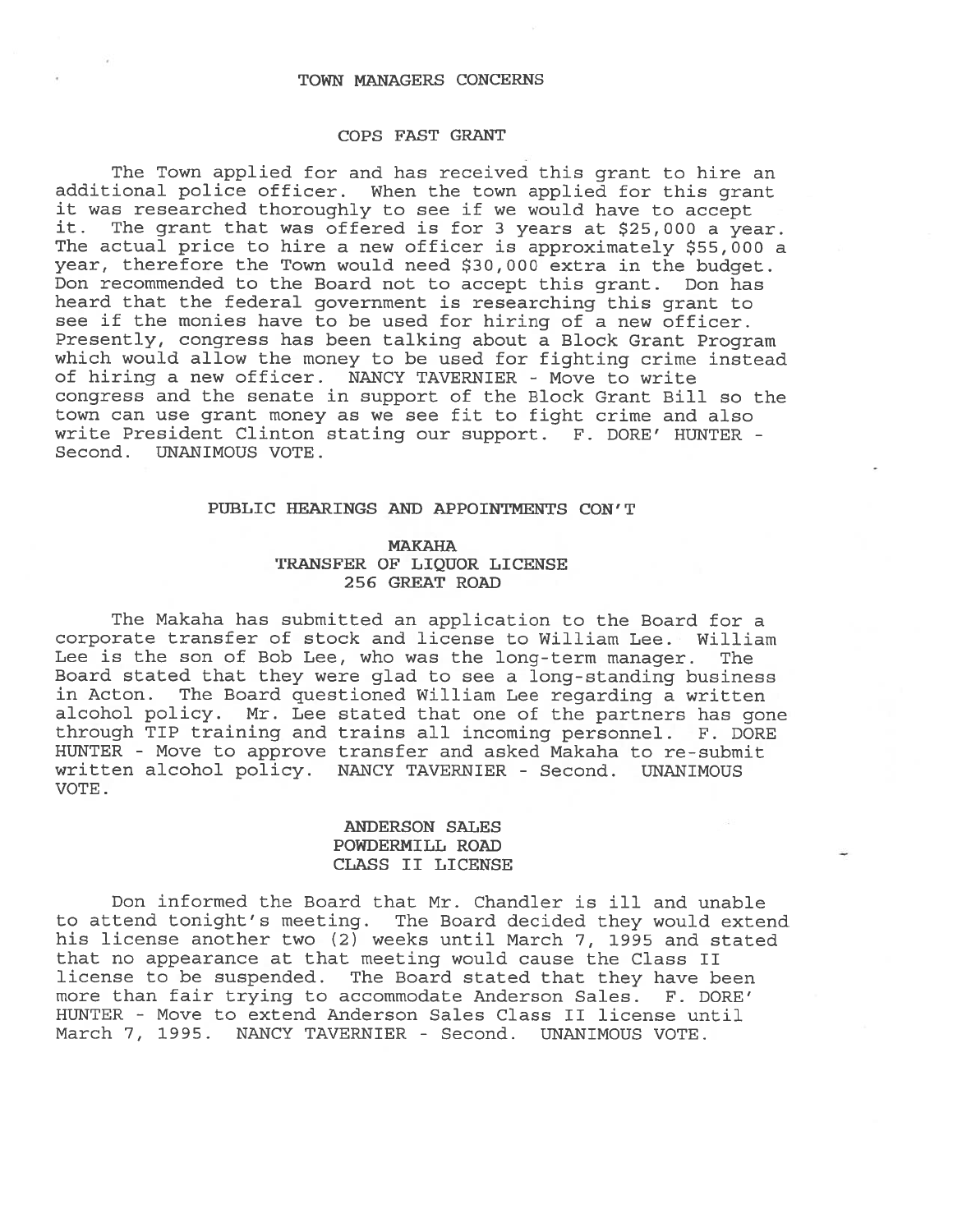## INVESTMENT ADVISORS ADVISOR COMMITTEE

The investment advisory committee gave <sup>a</sup> brief summary of the investments and strategies that they do for the Town. Mr. Brewster Conant presented the Board with the Town of Acton Trusted Funds report. The Board thanked Mr. Conant for his time and years of service. Mr. Hunter asked the committee if they could formulate <sup>a</sup> written policy showing what the committee does. Don also thanked Mr. Conant for the outstanding job that they have done over the years and extended staffs thank you.

# TOWN MANAGER'S CONCERNS (CON'T)

### BANNER REQUEST FROM ACTON GARDEN CLUE

A request to place <sup>a</sup> banner across the road has been received from the Acton Garden Club. The Board stated that in previous discussion the Board had decided to create <sup>a</sup> policy regarding the <sup>p</sup>lacement of banners in Acton. Many items have to be discussed prior to completion of <sup>a</sup> policy. The Board stated that they could not complete <sup>a</sup> policy in time for this request (May). The Board questioned whether they wanted to be <sup>a</sup> banner town. The Board stated that maybe the decision should be made by the townspeople. Mr. Hunter suggested that the Planning Board hold <sup>a</sup> public hearing regarding <sup>p</sup>lacement of banners. Ms. Tavernier suggested that the Board check with surrounding towns to see what their policies are regarding <sup>p</sup>lacing <sup>a</sup> banner across the road.

# PUBLIC HEARINGS AND APPOINTMENTS (CON' T)

## MUNICIPAL POWER COMMITTEE STATUS REPORT

Members of the Municipal Power Committee were present before the Board to present an update of their five (5) meetings. <sup>A</sup> two page report summary was presented. Mr. Schwab stated that they have scratched the surface, however, more time is needed to get a more detailed report. Mr. Schwab also stated that the committee needs professional studies. If professional studies are done monies from the town budget would have to be appropriated. However, town meeting approved the development of this committee with the condition that the study not cost the townspeople money. Don stated that if legal advice is needed then they should advertise that an attorney is needed on the committee.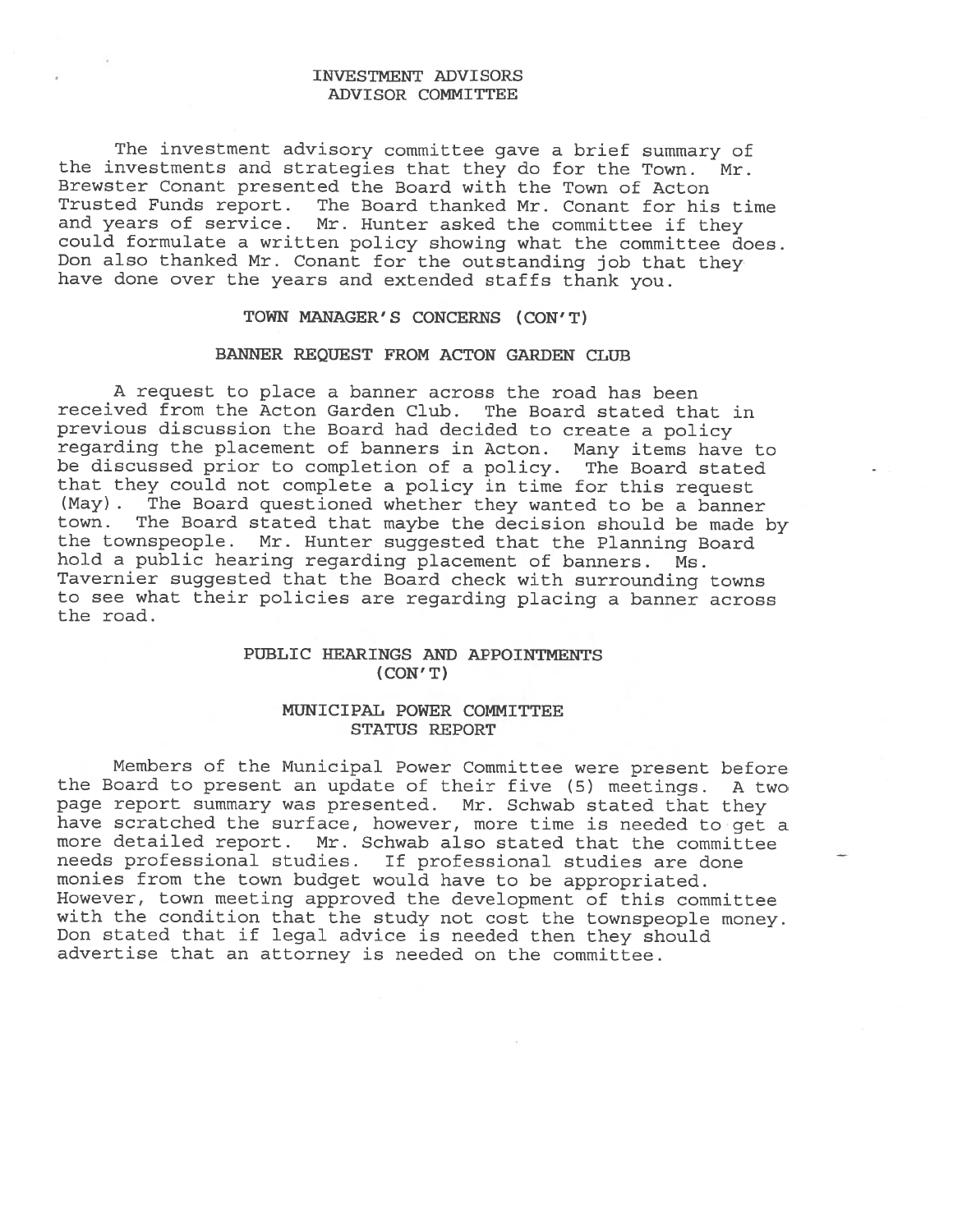• Mr. Mullin questioned the committee as to whether or not any other towns have successfully opted out from Boston Edison. The committee stated no. The Board asked if the committee had contacted Boston Edison. The committee stated that they had placed numerous phone calls to Boston Edison and has not received <sup>a</sup> call back. Mr. Hunter suggested that <sup>a</sup> formal letter be written to Boston Edison inviting them to meet with the committee. The Board questioned whether the Town should extend the committee's appointment pas<sup>t</sup> June 30, 1995 so <sup>a</sup> more detailed repor<sup>t</sup> can be submitted. This extension would have to be requested prior to the deadline of the warrant. F. DORE' HUNTER - Move to see if the Town will accep<sup>t</sup> an interim repor<sup>t</sup> from the Acton Municipal Power Study Committee, and, if the Town having received the interim repor<sup>t</sup> from the committee, wishes to extend the Acton Municipal Power Study Committee's term through June 30, 1996, so it may presen<sup>t</sup> <sup>a</sup> more detailed final report. NANCY TAVERNIER - Second. UNANIMOUS VOTE.

## TOWN MANAGER' S CONCERNS (CON' T)

TOWN HALL COMPUTER - Don updated the Board regarding the computers for the Town Hall. The Town has developed <sup>a</sup> program with DEC which provides maintenance agreements and factors in approximately 20 personal computers all of which can be done with current appropriation. The proposed system would allow Town Hall to fully decentralize accounting which would enable them to do purchase orders, payroll, and personnel. Don stated that alot of staff time has been spen<sup>t</sup> on this and he would like direction from the Board as to whether staff should continue to pursue this. BILL MULLIN - Move to allocate up to \$25,000 for <sup>a</sup> full local area network with bottom line budget monies to allow process to start going and for subsequent years discuss where allocations of monies should go. F. DORE' HUNTER - Second. UNANIMOUS VOTE.

Don stated that Mr. Kadlec's group has notified him that enough signatures have been obtained for three citizens petitions. Don will keep the Board updated on this.

## SELECTMEN'S BUSINESS

CONTINUED BUDGET AND WARRANT DISCUSSION - The Board was presented copies of updated budget documents. The Board reviewed the budget and asked staff to cut \$150,000 out of the budget. The Board discussed budgeting priority items number 1 - 12, and possibly going down to 17. The Board questioned the amount of money that the town had to spend. The Board stated that from the look of the budget, free cash will surely have to be tapped into.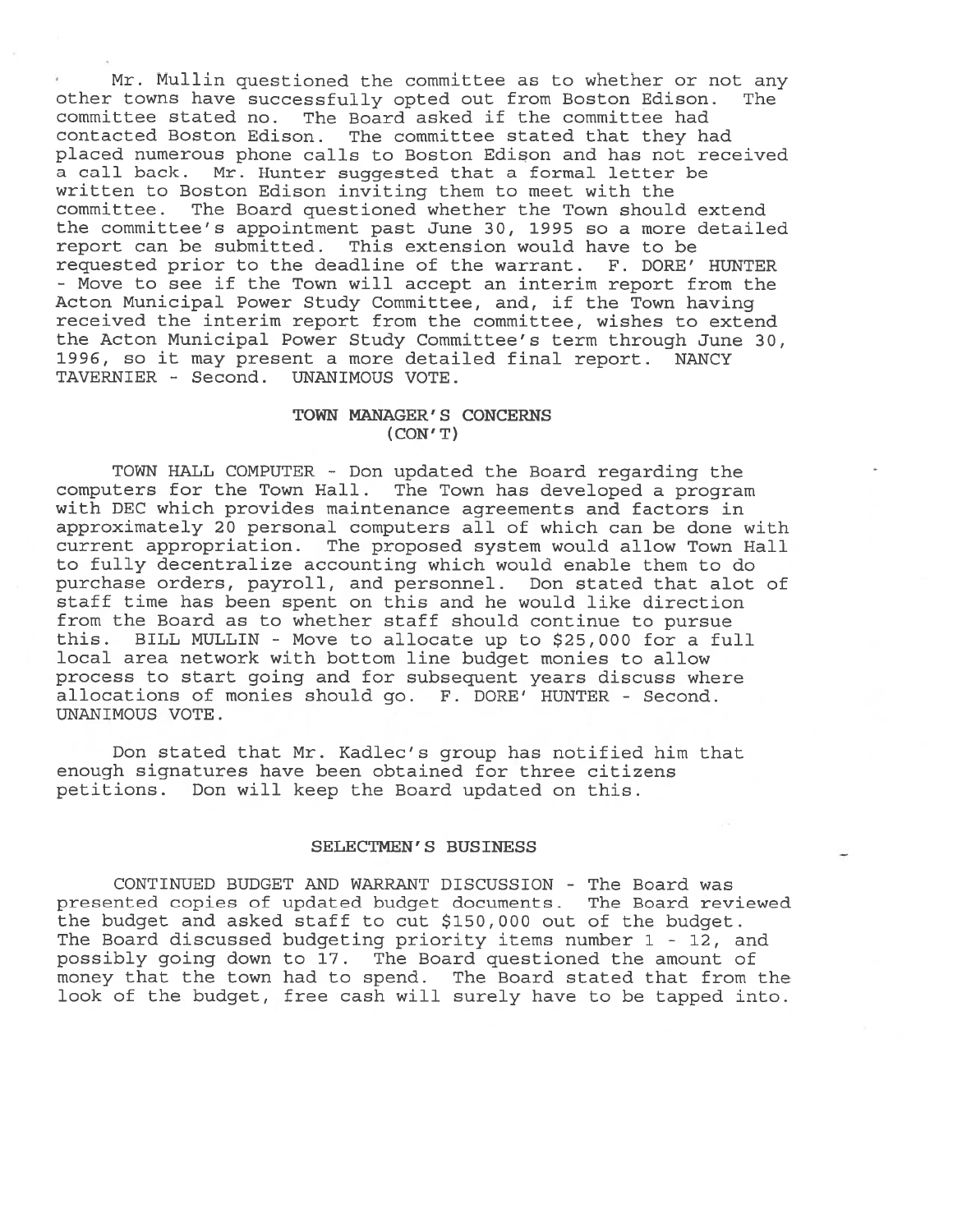.Bonding was discussed and not recommended due to the small purchase amount of items. The Board stated that more budget discussion should be done on February 28, <sup>1995</sup> at an extra Board meeting. DORE HUNTER - Move to take item number 4 off the priority list. (Senior Center Air Conditioner-Funds to be taken from Aububon Gift Account) NANCY TAVERNIER - Second. UNANIMOUS VOTE. WILLIAM MULLIN - Move to recommend to the schools that any bonding be debt exclusions. NANCY TAVERNIER - Second. UNANIMOUS VOTE.

MINUTEMAN TECH - Minuteman Tech is seeking <sup>a</sup> representative to join <sup>a</sup> 16-town Action Committee to discuss educational reform issues. This will be scheduled for the March 7, 1995 meeting.

ACTON LEADERSHIP GROUP - Mr. Hunter submitted a letter to the Board questioning the private meetings that the Leadership group has been conducting. The leadership group stated that if no decisions were made it did not constitute an open meeting law and therefore they could meet privately.

## EXECUTIVE SESSION

F. DORE' HUNTER - Moved to go into Executive Session for the purpose of discussing real estate negotiations. NANCY TAVERNIER - Second. Roll Call was taken, MI Ayes, UNANIMOUS VOTE. The Board adjourned into Executive Session.

The Board adjourned 11:35 P.M.  $\mu_{\text{uucy}}$  ( $\text{uucy}$ Clerk Date

ryl a. Ball

Sheryl A. Bʻall Recording Secty. cmjWIl-(5%)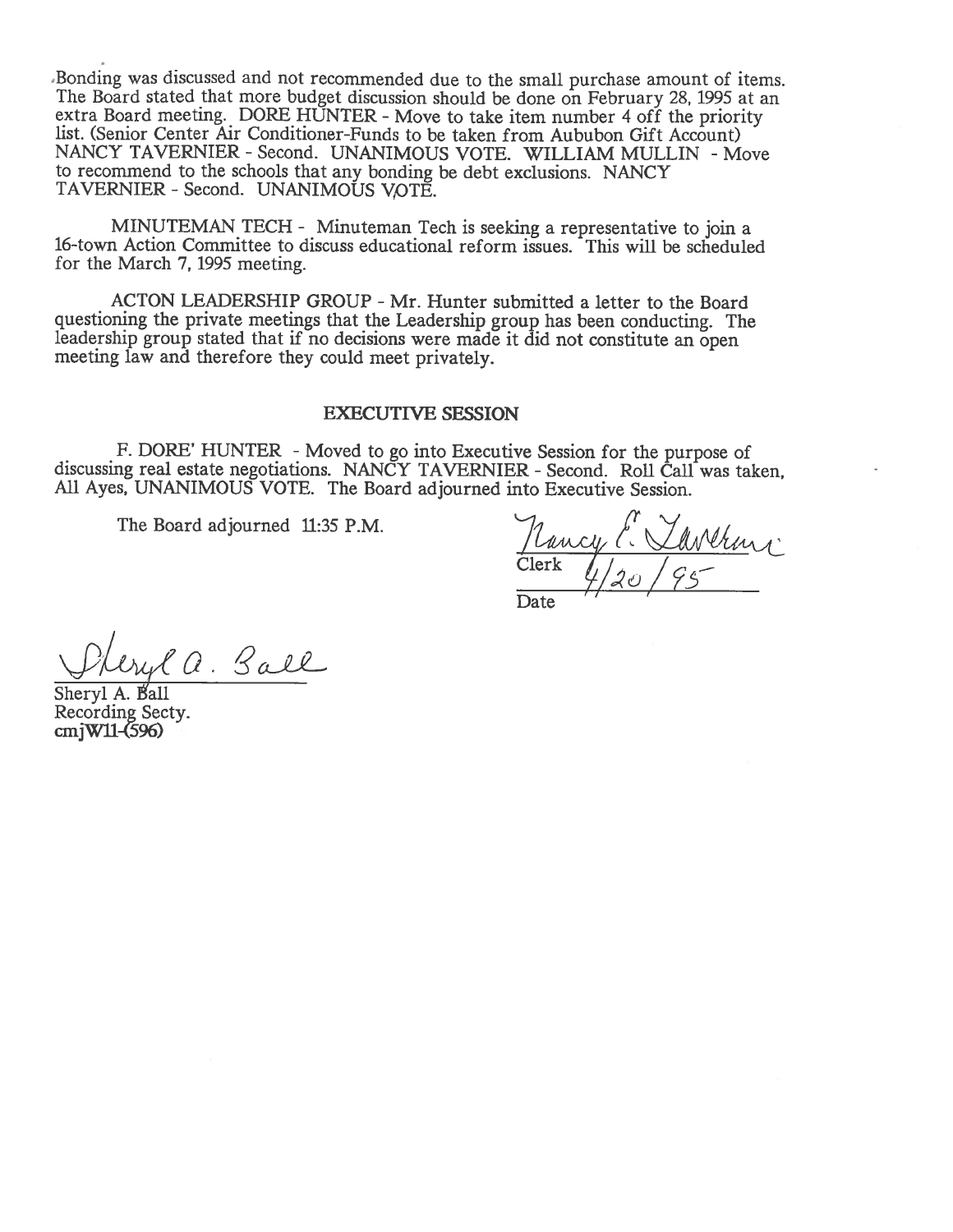FEBRUARY 17, 1995

TO: Board of Selectmen

FROM: NORMAN D. LAKE, Chairman

SUBJECT: SELECTMEN'S REPORT

######################################################################

### AGENDA

# ROOM 204

## FEBRUARY 21, 1995

# I. CITIZEN'S CONCERNS

- II. PUBLIC HEARINGS & APPOINTMENTS
- 1. 7:31 BOSTON EDISON POPE ROAD/SOUTHWEST OF SPRINGHILL Enclosed <sup>p</sup>lease find <sup>a</sup> request and staff comment regarding Conduit location on Pope Road for Board action.
- 2. 7:32 KEVIN SWEENEY Presentation of Mill Corner Gift
- 3. 7:35 AMEND TRAFFIC RULES AND ORDERS /STOW STREET COMMUTER PARKING ISSUES - Enclosed <sup>p</sup>lease find information relative to this required Public Hearing to amend the existing Traffic Rules and Orders to prohibit parking on Stow Street.
- 4. 7:45 MAKAHA RESTAURANT ALCOHOLIC BEVERAGE LICENSE Enclosed <sup>p</sup>lease find materials and staff comment regarding the Corporate Transfer of Stock and License for Board review and action.
- 5. 8:00 ANDERSON SALES Enclosed <sup>p</sup>lease find staff follow up on this continuing Class II license review for Board action. Previous Board vote extended this license to February 21, 1995.
- 6. 8:15 INVESTMENT ADVISORS The Investment Advisory Committee will discuss the enclosed correspondence and the Town's investment strategies.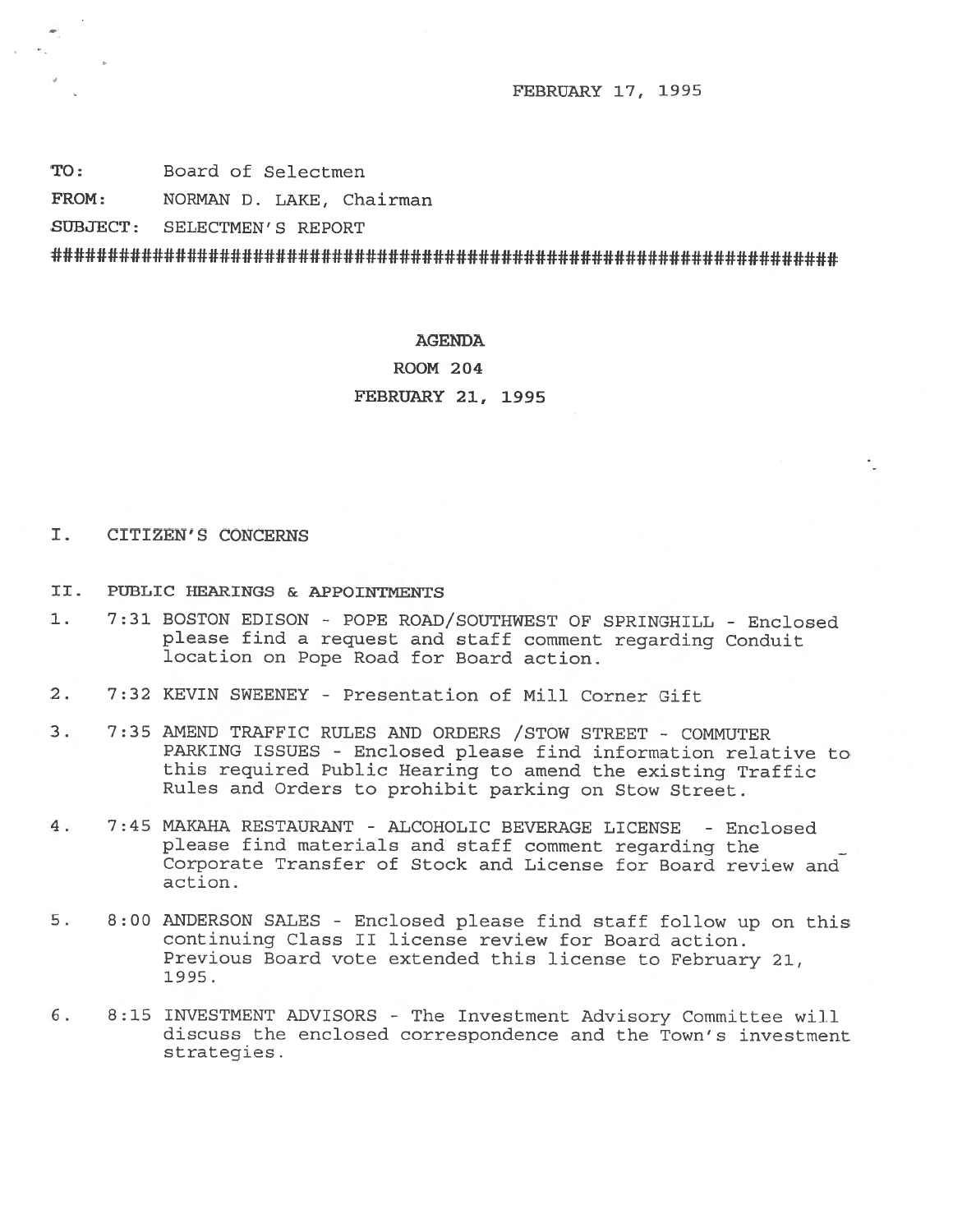7. 8:30 MUNICIPAL POWER COMMITTEE -Enclosed <sup>p</sup>lease find information submitted by the Municipal Power Committee for Board review. Members will be updating the Board on their progress.

# III. SELECTMEN'S BUSINESS

- 8. CONTINUED BUDGET and WARRANT DISCUSSION Enclosed <sup>p</sup>lease find updated budget documents reflecting changes the Board has<br>requested to date. Board Members please bring your Blue Budget notebook that contains the budget as transmitted by the Town Manager in December and the Revised Draft Warrant Articles dated  $2/10/95$  that were forwarded to you in last week's packet. (If you need another copy please let staff know.)
- 9. ACTON LEADERSHIP GROUP Enclosed <sup>p</sup>lease find <sup>a</sup> memo from Selectman Hunter for discussion.
- 10. MINUTEMAN TECH Enclosed please find correspondence from Acton's Rep. to Minuteman urging participation in <sup>a</sup> <sup>16</sup> town Action Committee for Board discussion.
- IV. CONSENT AGENDA
- 11. BETSY BALL GIFT Enclosed <sup>p</sup>lease find <sup>a</sup> memo from John Murray regarding the repayment of funds to the Betsy Ball Fund for Board acceptance.
- 12. HOYTS CINEMA VIDEO GAME APPLICATION Enclosed <sup>p</sup>lease find an application from Hoyt's for two additional Video games in their<br>lobby and plan of proposed machine location. The Board previously approved the existing two approximately 5 years ago, the locations of these previously approved games were approved by staff. Proposed location of additional games mirror the existing location within the lobby area.
- 13. RED CROSS PROCLAMATION Enclosed <sup>p</sup>lease find <sup>a</sup> Proclamation from Red Cross for Board action.
- 14. BETSY BALL Enclosed please find a confidential request for funds from the Betsy Ball Fund for Board action.
- 15. ONE DAY LIQUOR LICENSE St. Elizabeth's -Enclosed <sup>p</sup>lease find <sup>a</sup> request for <sup>a</sup> One Day Liquor License in conjunction with the St. Patrick's Day Party for Board action.
- 16. ONE DAY LIQUOR LICENSE -Colonial Precision Team Enclosed <sup>p</sup>lease find <sup>a</sup> request for <sup>a</sup> One Day Liquor License in conjunction with the Fund Raising event for Board action.